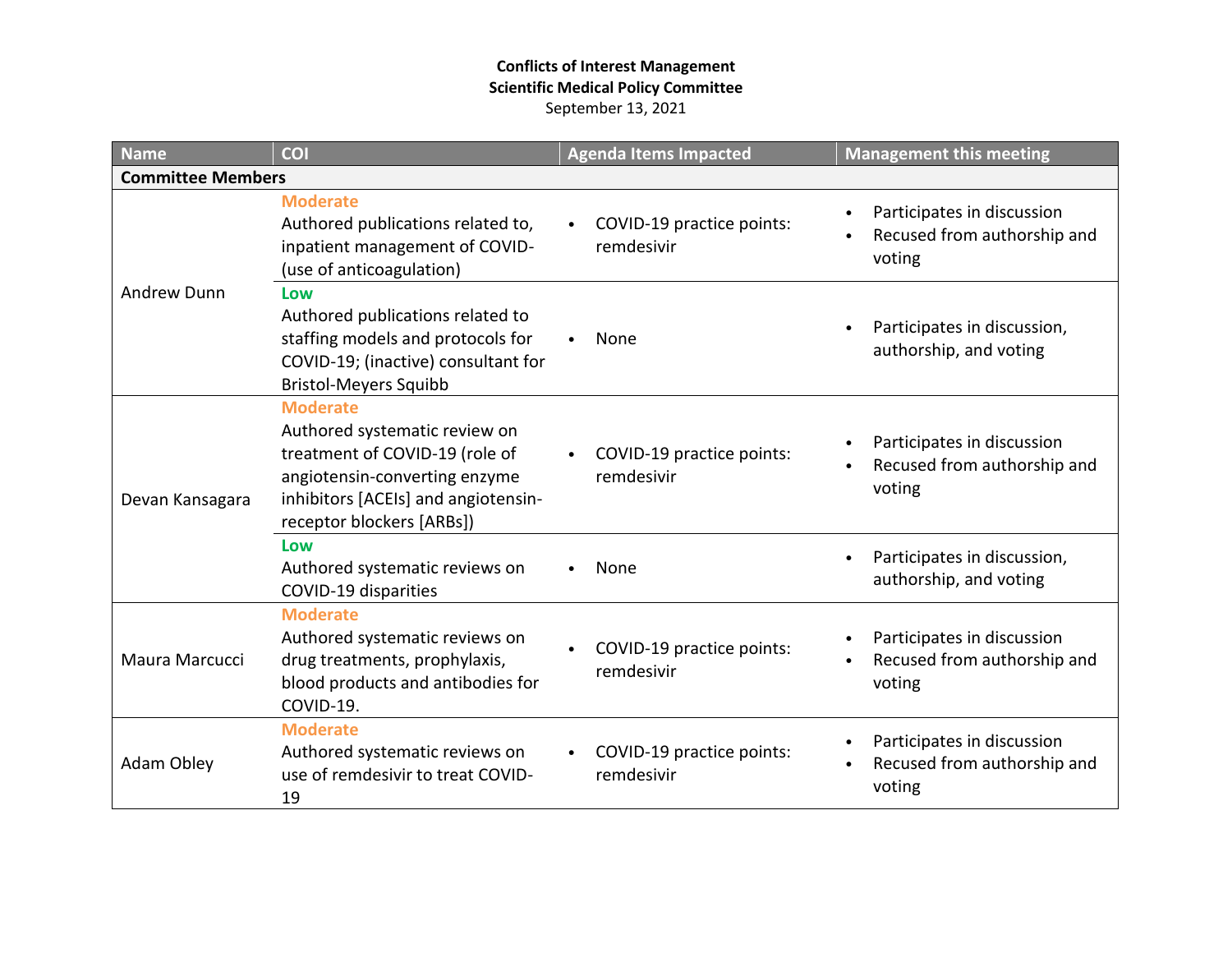# **Conflicts of Interest Management**

**Scientific Medical Policy Committee**

September 13, 2021

| Elie Akl                                                                                    | Low<br>Authored systematic review and<br>meta-analysis on COVID-19<br>prevention, served as guideline<br>methodologist for WHO guidelines<br>on chest imaging for COVID-19,<br>authoring a systematic review on<br>COVID-19 travel policies funded by<br>the Robert Koch Institute | $\bullet$ | None | Participates in discussion,<br>authorship, and voting              |
|---------------------------------------------------------------------------------------------|------------------------------------------------------------------------------------------------------------------------------------------------------------------------------------------------------------------------------------------------------------------------------------|-----------|------|--------------------------------------------------------------------|
| Rebecca Andrews                                                                             | Low (Inactive) Previously served as<br>deposition/expert witness                                                                                                                                                                                                                   |           | None | Participates in discussion,<br>$\bullet$<br>authorship, and voting |
| Mary Ann Forciea                                                                            | <b>No COI identified</b>                                                                                                                                                                                                                                                           |           | None | Participates in discussion,<br>$\bullet$<br>authorship, and voting |
| Ray Haeme                                                                                   | <b>No COI identified</b>                                                                                                                                                                                                                                                           |           | None | Participates in discussion,<br>$\bullet$<br>authorship, and voting |
| Linda Humphrey                                                                              | <b>No COI identified</b>                                                                                                                                                                                                                                                           |           | None | Participates in discussion,<br>$\bullet$<br>authorship, and voting |
| Janet Jokela                                                                                | Low<br>Authored studies on mortality from<br>COVID-19 and editorials/opinion<br>pieces on COVID-19 prevention<br>and immunity.                                                                                                                                                     |           | None | Participates in discussion,<br>authorship, and voting              |
| <b>Matthew Miller</b>                                                                       | Low<br>(Inactive) Previously owned stock<br>in Exact Sciences Corp                                                                                                                                                                                                                 |           | None | Participates in discussion,<br>$\bullet$<br>authorship, and voting |
| <b>Mark Tschanz</b>                                                                         | <b>No COI identified</b>                                                                                                                                                                                                                                                           |           | None | Participates in discussion,<br>$\bullet$<br>authorship, and voting |
| Other Attendees - ACP Staff, Leadership, and Guests (do not participate in committee votes) |                                                                                                                                                                                                                                                                                    |           |      |                                                                    |
| Eric Linskens                                                                               | <b>High</b><br>Household member is employed by •<br>Medtronic                                                                                                                                                                                                                      |           | n/a  | Externally funded review <sup>1</sup>                              |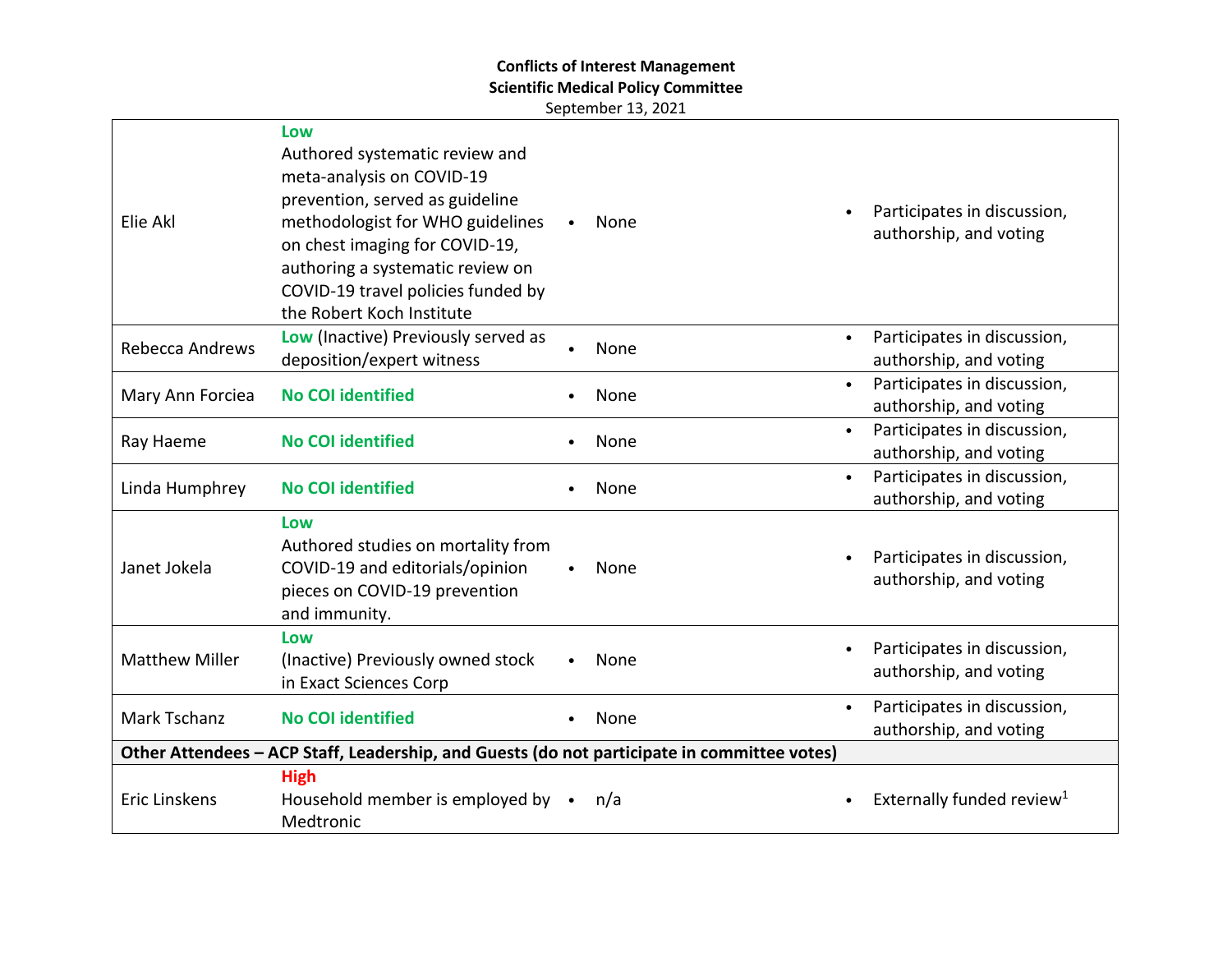## **Conflicts of Interest Management**

**Scientific Medical Policy Committee**

September 13, 2021

| Adrienne White-<br>Faines | <b>High</b><br>Serves on strategic advisory board<br>for and receives equity options<br>from Innovaccer Tech (for-profit<br>health IT company; products<br>include integrated care<br>management tools with prebuilt<br>care protocols and<br>population health management<br>tools that address social<br>determinants of health and<br>identify "high-risk" patients) | All SMPC manuscripts | $\bullet$              | Recused from discussion<br>Authorship and voting n/a                |
|---------------------------|-------------------------------------------------------------------------------------------------------------------------------------------------------------------------------------------------------------------------------------------------------------------------------------------------------------------------------------------------------------------------|----------------------|------------------------|---------------------------------------------------------------------|
| <b>Kate Carroll</b>       | <b>Moderate</b><br>Household member is employed by<br>The Beasley Firm, LLC (personal<br>injury and medical malpractice<br>firm)                                                                                                                                                                                                                                        | All SMPC manuscripts | $\bullet$<br>$\bullet$ | Participates in discussion<br>Recused from authorship<br>Voting n/a |
| <b>Shannon Merillat</b>   | <b>Moderate</b><br>Household member is employed by<br><b>Health Dimension Group (offers</b><br>consulting and management<br>services to post-acute, long-term<br>care, and senior living providers)                                                                                                                                                                     | All SMPC manuscripts | $\bullet$<br>٠         | Participates in discussion<br>Recused from authorship<br>Voting n/a |
| George Abraham            | <b>No COI identified</b>                                                                                                                                                                                                                                                                                                                                                | None                 | $\bullet$<br>$\bullet$ | Participates in discussion<br>Authorship and voting n/a             |
| Laura Baldwin             | <b>No COI identified</b>                                                                                                                                                                                                                                                                                                                                                | None                 | $\bullet$<br>$\bullet$ | Participates in discussion<br>Authorship and voting n/a             |
| Wayne Bylsma              | <b>No COI identified</b>                                                                                                                                                                                                                                                                                                                                                | None                 | $\bullet$<br>$\bullet$ | Participates in discussion<br>Authorship and voting n/a             |
| <b>Thomas Cooney</b>      | <b>No COI identified</b>                                                                                                                                                                                                                                                                                                                                                | None                 | $\bullet$<br>$\bullet$ | Participates in discussion<br>Authorship and voting n/a             |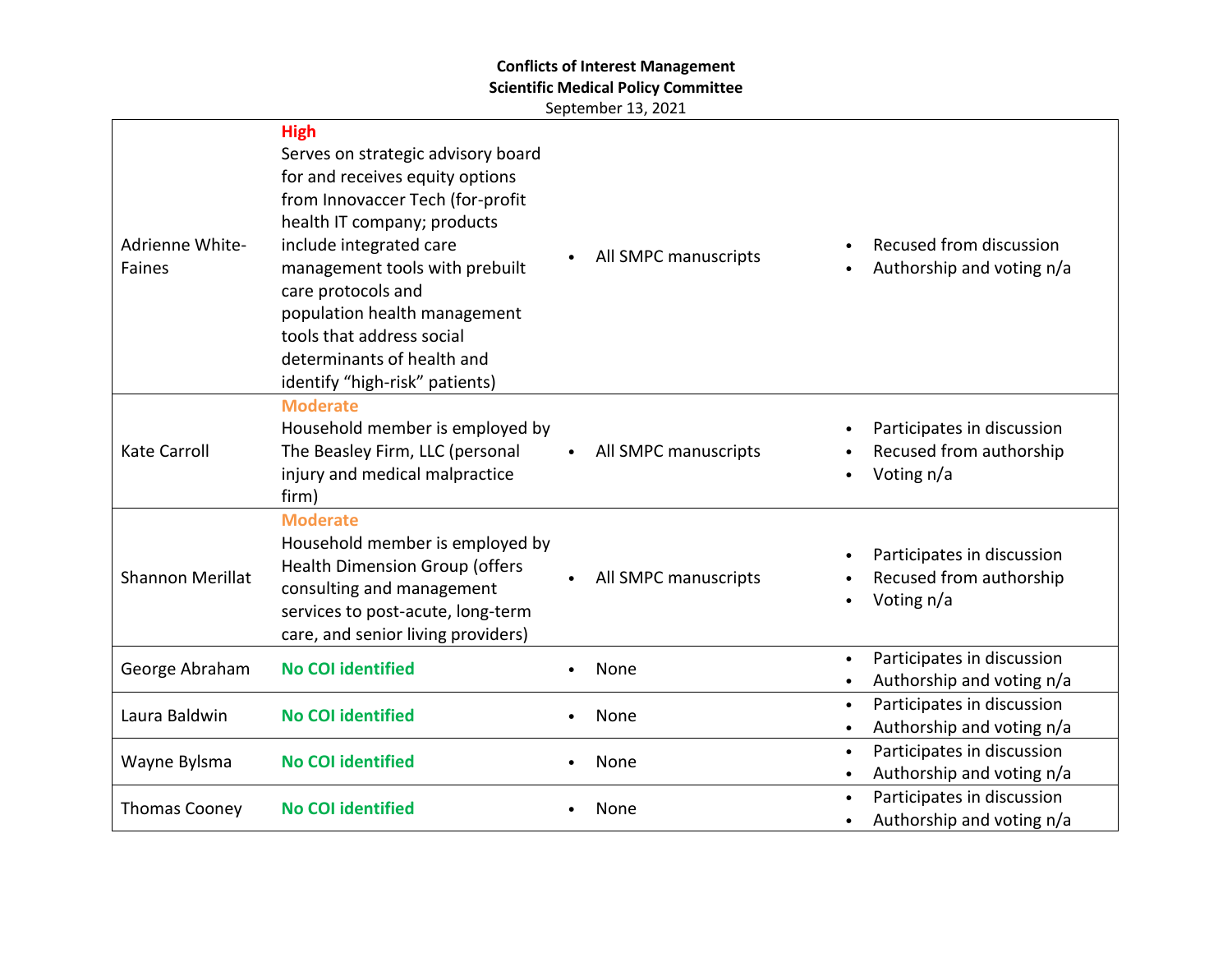#### **Conflicts of Interest Management**

**Scientific Medical Policy Committee**

September 13, 2021

| Somosree Dutt        | <b>No COI identified</b>        | None             | Participates in discussion<br>$\bullet$            |
|----------------------|---------------------------------|------------------|----------------------------------------------------|
|                      |                                 |                  | Authorship and voting n/a                          |
| <b>Allison Ewing</b> | <b>No COI identified</b>        | None             | Participates in discussion<br>$\bullet$            |
|                      |                                 |                  | Authorship and voting n/a                          |
| Itziar Etxeandia-    | <b>No COI identified</b>        | None             | Participates in discussion<br>$\bullet$            |
| Ikobaltzeta          |                                 |                  | Authorship and voting n/a<br>$\bullet$             |
| Andrew               | <b>No COI identified</b>        | None             | Participates in discussion<br>$\bullet$            |
| Hachadorian          |                                 |                  | Authorship and voting n/a                          |
| Anjum Kaka           | <b>No COI identified</b>        | n/a<br>$\bullet$ | Externally funded review <sup>1</sup><br>$\bullet$ |
|                      | Low                             |                  |                                                    |
| Darilyn Moyer        | Authored recent publications on | None             | Participates in discussion                         |
|                      | COVID-19 (related to vaccines;  |                  | Authorship and voting n/a                          |
|                      | equity considerations)          |                  |                                                    |
| Amir Qaseem          | <b>No COI identified</b>        |                  | Participates in discussion and                     |
|                      |                                 | None             | authorship                                         |
|                      |                                 |                  | Voting n/a<br>$\bullet$                            |
|                      | <b>No COI identified</b>        |                  | Participates in discussion and<br>$\bullet$        |
| Tatyana Shamliyan    |                                 | None             | authorship                                         |
|                      |                                 |                  | Voting n/a<br>$\bullet$                            |
|                      | <b>No COI identified</b>        |                  | Participates in discussion and                     |
| <b>Yasmine Sust</b>  |                                 | None             | authorship                                         |
|                      |                                 |                  | Voting n/a<br>$\bullet$                            |
| Sam Tierney          | <b>No COI identified</b>        |                  | Participates in discussion and<br>$\bullet$        |
|                      |                                 | None             | authorship                                         |
|                      |                                 |                  | Voting n/a<br>$\bullet$                            |
| Timothy J. Wilt      | <b>No COI identified</b>        | n/a<br>$\bullet$ | Externally funded review <sup>1</sup><br>$\bullet$ |
| Jennifer Yost        | <b>No COI identified</b>        | None             | Participates in all discussion<br>$\bullet$        |
|                      |                                 |                  | and authorship                                     |

<sup>&</sup>lt;sup>1</sup> Per the SMPC's DOI and COI policy, external participants developing an externally funded evidence review follow the funding entity's DOI and COI policy, and are not subject to the SMPC's policy.